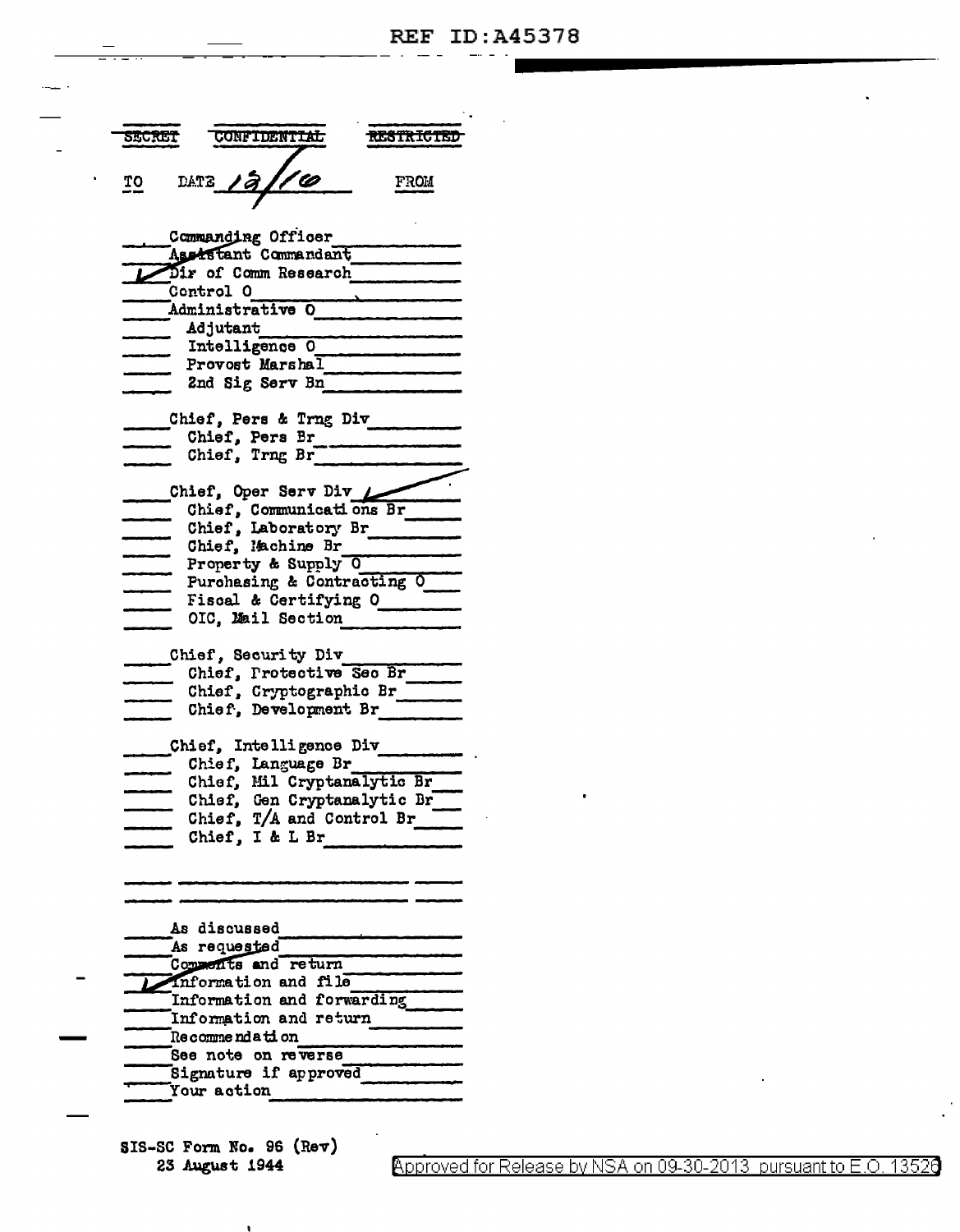**REF ID: A45378** 

 $\frac{1}{\sqrt{2}}$ 

**STH MEETING** 

## OPERATING SERVICES DIVISION EXECUTIVE COMMITTED

## Minutes of Meeting Held 13 December 1944

1. CIVILIAN AWARDS COMMITTEE - Colonel Cook outlined the functions and purpose of the Civilian Awards Committee for information of the members of the Executive Committee. A question was raised concerning the advisability of having personnel below the level of Branch Chiefs comprise such a committee. It was stated that the committee as set up possesses the qualifications desired of such a committee. It was further pointed out that in submitting information to the Committee, recommendations be as specific as possible to facilitate approval or disapproval by the Committee. In this connection, Golonel Cook stated that there would be circulated a Civilian Awards Bulletin for guidance in making recommendations to the Committee.

2. MAC MORALE - The Chief of the Laboratory Branch requested that Item 7 of the Minutes of the 4th Meeting of the Cammittee be amended to read: "The Chief of the Laboratory Branch stated that many of the girls said they were tired . of being treated like small school children," and that "Colonel Melstad pointed out that it seemed the WAC officers were ill-advised as to the work requirements of the WAC's on their S hours of duty in operationsand their company duty afterward." It was reported that there had been some consideration of this problem and that action is being taken to improve the situation. In this connection, Colonal Gook read a Transmittal Shest from the Chief, Personnel and Training Division, concerning the study of this problem. As it was noted that the matter was being investigated, no further action was deemed necessary by Operating Services Division.

3. WTILIZATION OF PERSONNEL - Colonel Cook reported that the Control Office was continuing the study of the functional flow charts submitted by the Branches. but that there was nothing to report on the matter at this time.

A. INSPECTION AND WEARING OF BADGES - The Chief of Laboratory Branch reported two incidents concerning the badge situation, particularly with respect to pinning them on clothing. It was reported that the matter had been investigated and that action was being taken to procure ribbon for use in displaying badges. in order to eliminate the existing problem concerning their attachment to clothing.

5. PEEDMATIC TUES - The Chief of Communications Branch reported that the preumatic tube service was still under consideration and that a report concerning the problem would be forwarded to the Chief, Operating Services Division by 15 December 1944.

6. PRINTING - The Director of Communications Research presented an item concerning the printing of a cryptographic book, pointing out that Army Service Ferces recommended that it be done at the Signal Security Agency Printing Plant. Colonal Cook reported that the Army Service Forces requirements concerning printing were being investigated.